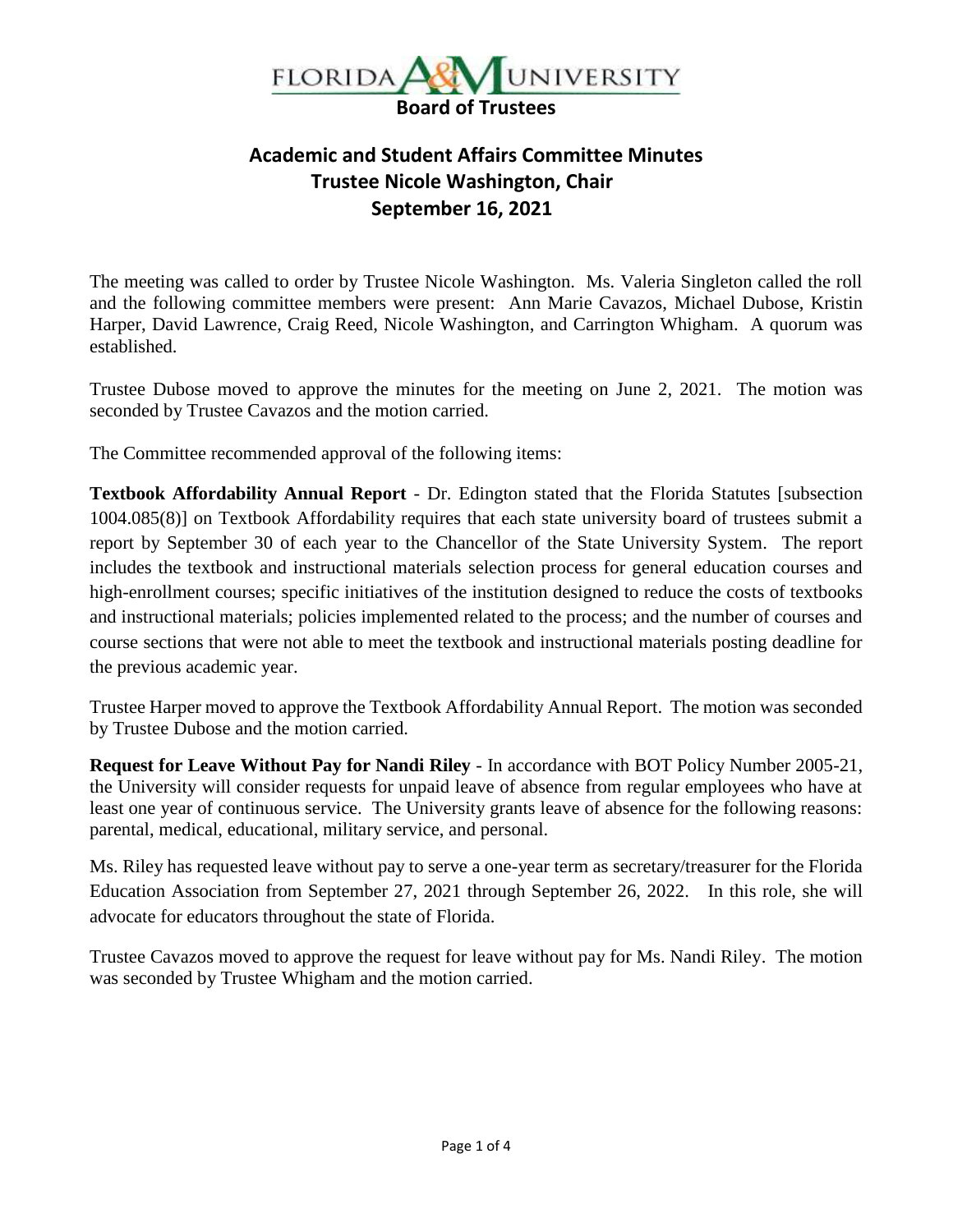

**Implementation of the Career Center Dashboard –** In compliance with CS/HB1261, FAMU proposes a strategy to build a career center dashboard that will aid in the development of career action plans for all Undergraduate students, including degree-seeking, first-time-in-college, readmitted and transfer students.

HB 1261: Each state university board of trustees shall adopt procedures to connect undergraduate students to career planning, coaching, and related programs during the first academic year of the student's enrollment. Such procedures must be approved by the BOG and include placing a hold on student registration before the end of the first year of each student's enrollment. To lift the hold and register for classes, each student must:

- 1. Register with the university's career center.
- 2. Complete a career readiness training module provided by the career center.
- 3. Be directed to the dashboard established in subsection.
- 4. Affirmatively indicate that he or she has been provided with the information required under this paragraph and is aware of the employment and wage prospects for his or her declared major.

Students will complete the career modules online and schedule a time with their assigned career specialist in the Career & Professional Development Center at FAMU. The registration hold will take effect in spring 2023, blocking registration for summer 2023 and fall 2023 courses for students who have not completed the above requirements. Approval of Career Center procedures for implementation of the dashboard that must be submitted to the BOG prior to December 2021.

Trustee Whigham moved to approve the implementation of the Career Center dashboard. The motion was seconded by Trustee Harper and the motion carried.

**Amendment to BOT Regulation 2.012 (Student Code of Conduct) -** This Regulation is being revised to align with new requirements in Section 1006.60, Florida Statutes, which took effect July 1, 2021. The new requirements expand the role of advisors, advocates and legal representatives in the conduct process and includes specific timeframes for elements of the conduct process. The revised Regulation is also consistent with the amended Florida Board of Governors Regulation 6.0105.

Trustee Dubose moved to approve the amendment to BOT regulation 2.012. The motion was seconded by Trustee Cavazos and the motion carried.

**Amendment to BOT Regulation 2.013 (Due Process, Other Rights and Responsibilities) -** This Regulation is being revised to align with new requirements in Section 1006.60, Florida Statutes, which took effect July 1, 2021. The new requirements expand the role of advisors, advocates and legal representatives in the conduct process and includes specific timeframes for elements of the conduct process. The revised Regulation is also consistent with the amended Florida Board of Governors Regulation 6.0105.

Trustee Harper moved to approve the amendment to BOT regulation 2.012. The motion was seconded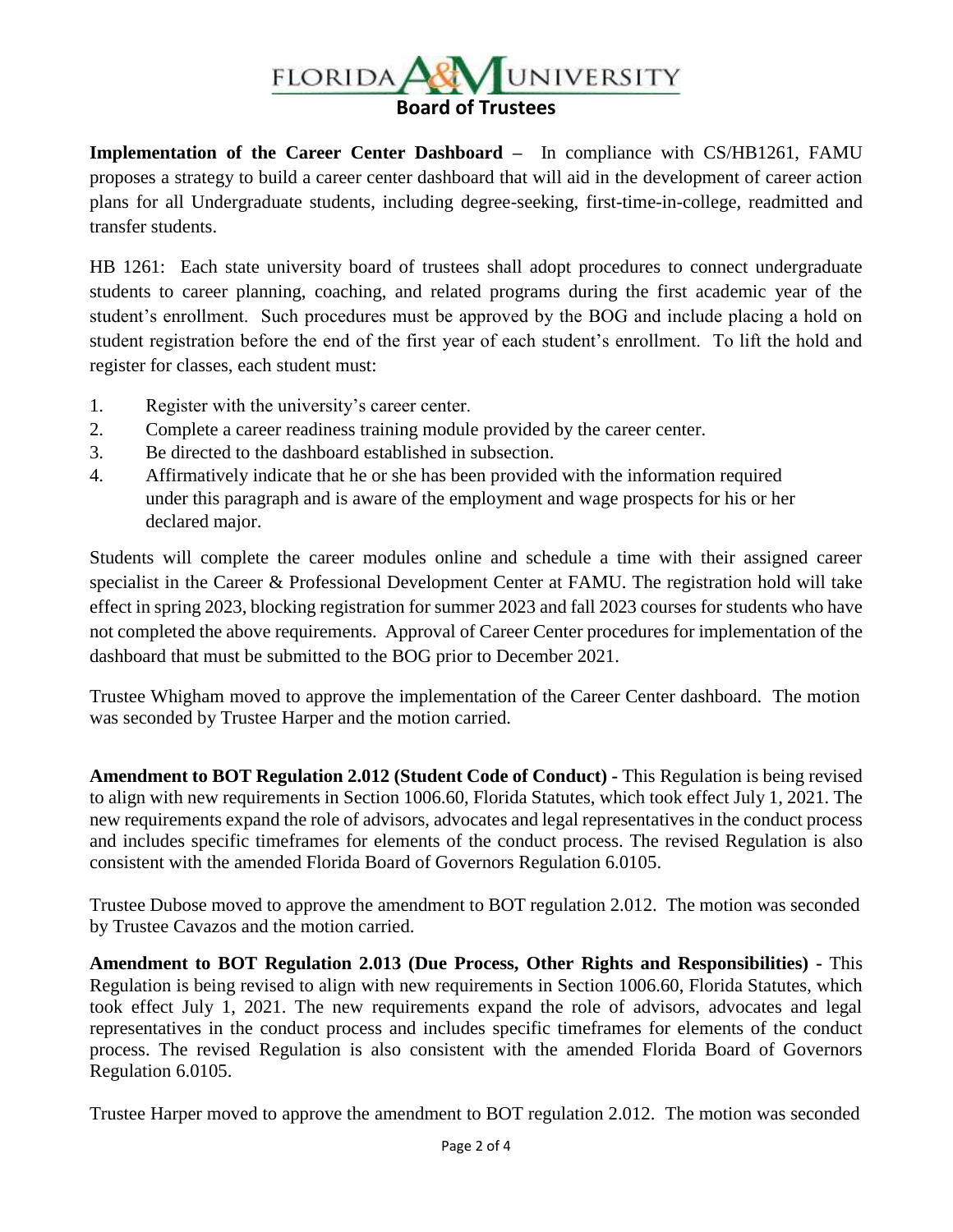

by Trustee Dubose and the motion carried.

**Student Affairs Updates** – informational updates were provided:

- Dr. William Hudson, Jr., and his team provided updates on the onboarding process for students, preliminary enrollment data, housing occupancy, and financial aid awards. In addition, an update on hazing prevention was provided.
- Ms. Teri Little-Berry provided an in-depth update on the onboarding process for prospects to be admitted and those who complete new student orientation.
- The university's current enrollment is 9,005 students. This represents an incoming class of 1,174 first time in college students and 687 new transfer students. Compared to 1,043 first time in college students and 530 transfer students in 2020. This represents a 12.5 % increase in first time in college students and a 29% increase in transfer students entering the university for the first time this academic year.
- A housing study will be completed by the end of this term. The last study was completed in 2016 (pre-COVID-19) and we would like to have a study done to survey current students on and off campus, a review of existing facilities, a financial analysis, and a market survey of economic and demographic trends. Also, we must take into consideration the demolition of Gibbs and consider the impact of COVID-19 on future residence life on campus.
- The final informational update was from Mr. Bryan Smith regarding the hazing prevention initiatives.
	- o Hazing prevention education was provided to all clubs and organizations (and their Advisors) on August 31.
	- $\circ$  All Greek letter organizations received training September 8 9, 2021. The training was in partnership with FAMUPD. In addition, we will provide some informational sessions during the National Hazing Prevention Week which is September 20 - 24.
	- o The SUS Board of Governors' Regulation 6.021 mandates that all SUS member institutions annually report the number of hazing incidents which required a disciplinary proceeding that resulted in the student, organization, or group being found responsible for a hazing incident.
	- o During summer 2020 and spring 2021, there were zero reports of hazing.
- Mr. Ashley H. Davis was introduced as the new Assistant Vice President/Director of Emergency Management.

**Academic Affairs Updates** – The following informational updates were provided:

- Provost Edington provided brief updates.
	- o In fall 2021, 90.7% of the courses are being taught in-person, 9.3% of the courses are being taught online.
	- o Discussed the Academic Program Prioritization Initiative to include new programs for consideration in 2021. The priorities were also discussed: strengthen academic programs, increase degree production in Programs of Strategic Emphasis (PBF), optimize operational